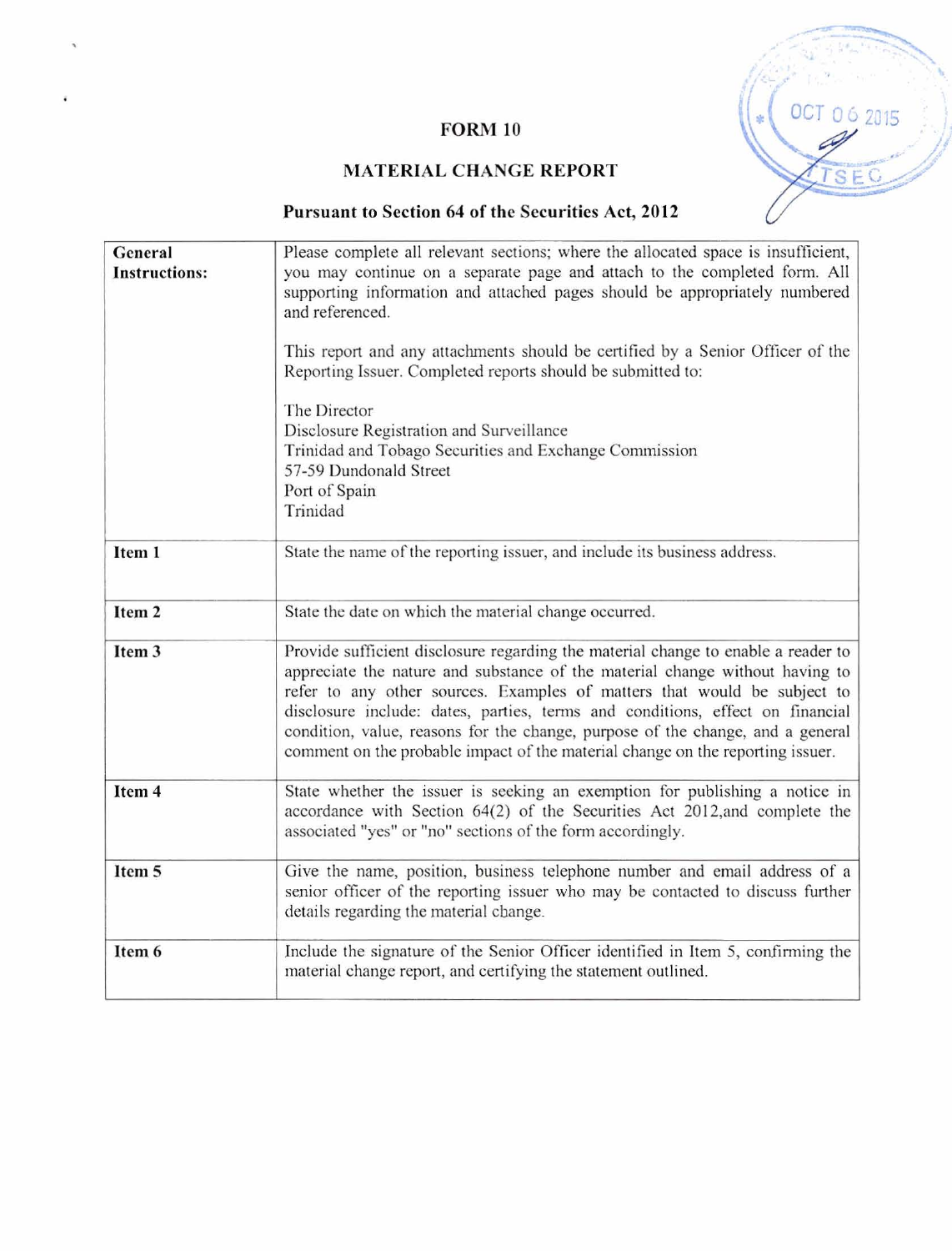### **FORM 10**

### **MATERIAL CHANGE REPORT**



### **Pursuant to section 64 of the Securities Act, 2012**

#### 1. NAME OF REPORTING ISSUER

Name of Reporting Issuer

Scotiabank Global Partners Income and Conservative Growth Portfolio Inc. (the "Fund)

#### 2. DATE OF MATERIAL CHANGE

Date of material change

July 17,2015

#### **3.** DESCRIPTION OF MATERIAL CHANGE

Provide a description of the material change

On July 17,2015, the board of directors of the Fund resolved that the Fund cease its business activities and commence voluntary liquidation and wind-up effective September 1, 2015, subject to shareholder approval.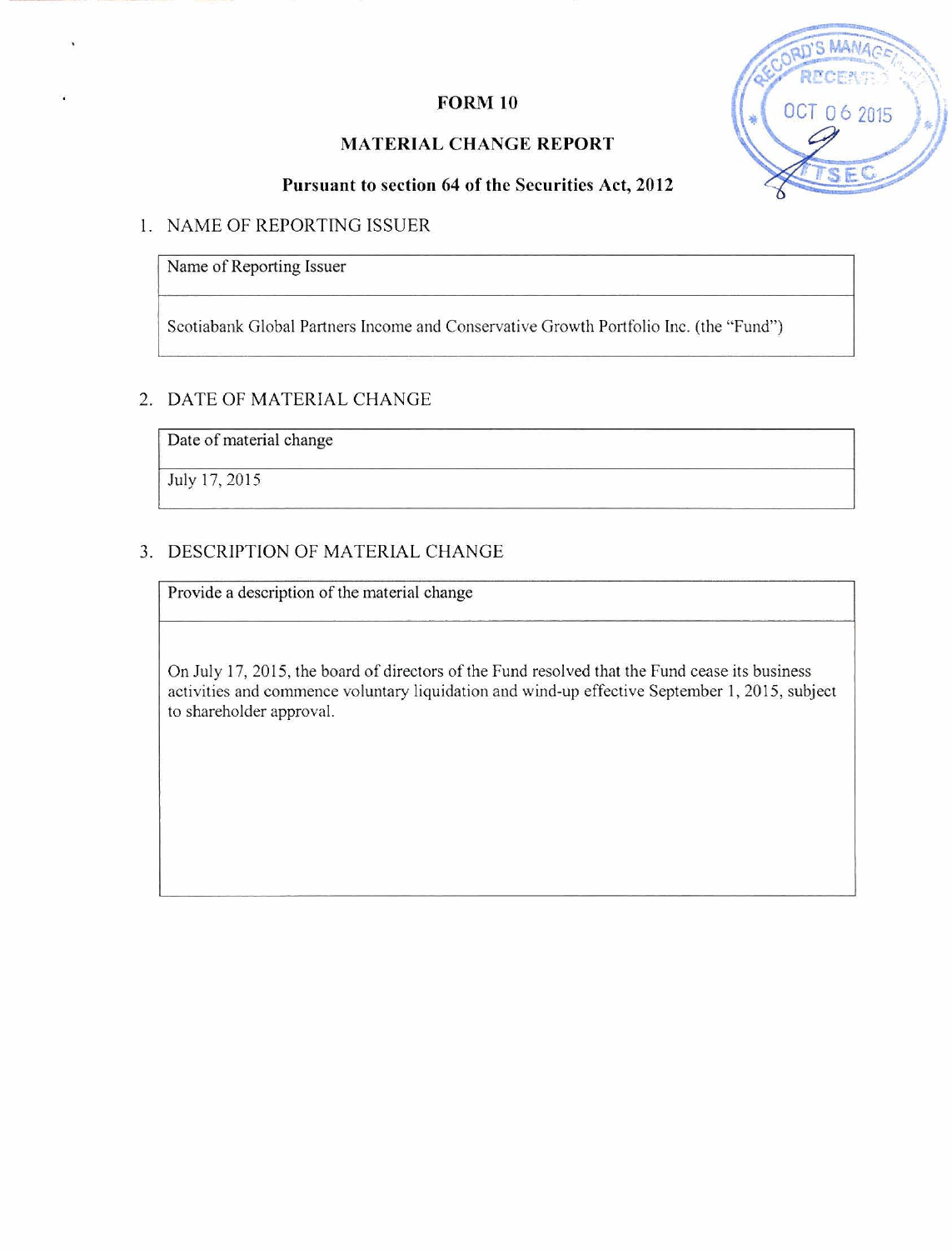# 4. DETAILS OF PUBLICATIONS OF MATERIAL CHANGE

|                                                                                                                          | Yes | No |
|--------------------------------------------------------------------------------------------------------------------------|-----|----|
| Will you be seeing an exemption from publishing a notice in<br>accordance with section 62(2) of the Securities Act 2012? |     |    |

### If "No"

 $\blacksquare$ 

 $\overline{\phantom{a}}$ 

| Date of Publication of Notice (dd/mm/yyyy?) |  |
|---------------------------------------------|--|
|                                             |  |

# If "Yes"

|    | State the reasons for applying for the exemption                                                                                                                                         |
|----|------------------------------------------------------------------------------------------------------------------------------------------------------------------------------------------|
|    | The Fund has not been marketed in Trinidad $\&$ Tobago (TT), the board decision having<br>been taken a few days after the Fund was approved for distribution in TT.                      |
| 2. | There are no TT investors in the Fund and no purchases have been made in TT.                                                                                                             |
| 3. | The Fund believes it will be confusing to the public to make the disclosure as there has<br>not been any marketing or other notification of the Fund's availability to the public in TT. |

# 5. DETAILS OF SENIOR OFFICER

|                                             | been taken a few days after the Fund was approved for distribution in TT.                                                                                                                |
|---------------------------------------------|------------------------------------------------------------------------------------------------------------------------------------------------------------------------------------------|
| 2.                                          | There are no TT investors in the Fund and no purchases have been made in TT.                                                                                                             |
| 3.                                          | The Fund believes it will be confusing to the public to make the disclosure as there has<br>not been any marketing or other notification of the Fund's availability to the public in TT. |
| DETAILS OF SENIOR OFFICER                   |                                                                                                                                                                                          |
| Name (Salutation, First name,<br>Last name) | Ms. Lisa McMyn                                                                                                                                                                           |
| Position in Organization                    | Director                                                                                                                                                                                 |
| <b>Business Address</b>                     | The Bank of Nova Scotia<br>40 King Street West, 11 <sup>th</sup> Floor<br>Toronto, Ontario M5H 1H1<br>Canada                                                                             |
| Work Phone (1-xxx-xxx-<br>xxxx)             | 416-933-7360                                                                                                                                                                             |
| Fax Phone (1-xxx-xxx-xxxx)                  | 416-933-1220                                                                                                                                                                             |
| Email Address                               | lisa.mcmyn@scotiabank.com                                                                                                                                                                |